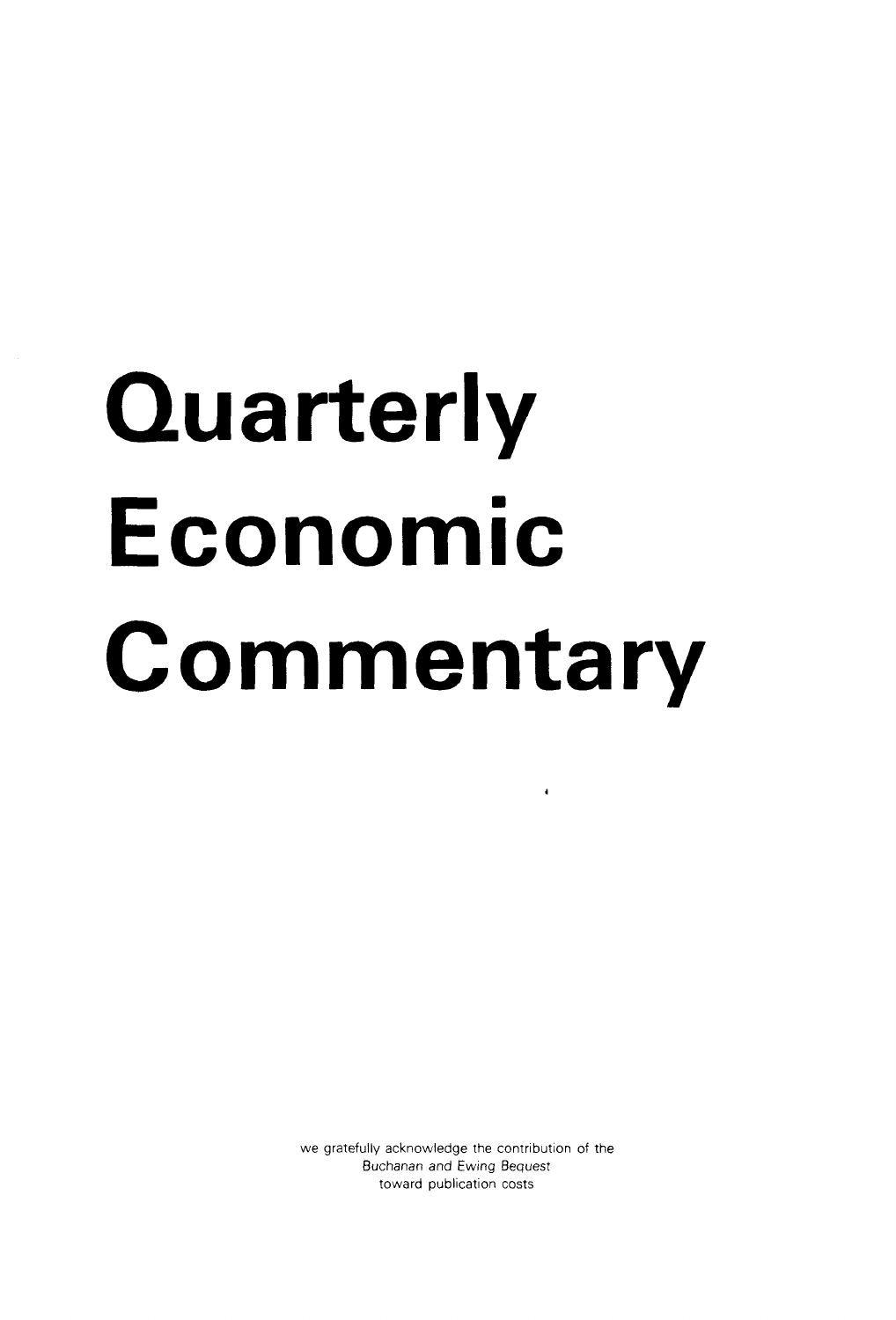# QUARTERLY ECONOMIC COMMENTARY

The Fraser of Allander Institute for Research on the Scottish Economy was established in the University of Strathclyde on 1 January 1975, as the result of a generous donation from the Hugh Fraser Foundation. Its principal function is to carry out research on the Scottish economy and its research programme includes the analysis of short term movements in economic activity. Along with the Quarterly Economic Commentary the Institute also publishes a series of Research Monographs and a series of Discussion Papers to provide an outlet for original research on medium term and long term aspects of the Scottish economy. The Institute is a research unit in the Strathclyde Business School, a faculty of the University of Strathclyde.

#### Information for subscribers

The Quarterly Economic Commentary is published in March, June, September and December. Annual subscription rates are £20.00, or £5.50 per single issue. Queries should be addressed to the Secretary, the Fraser of Allander Institute.

#### Notes to contributors

The editors welcome contributions to the Briefing Paper, Feature Article and Economic Perspective sections. Material submitted should be of interest to a predominantly Scottish readership and written in a style intelligible to a non-specialist audience. Footnotes and references should conform to recent issues of the Commentary. Contributions should be typed and two copies submitted to the Editor.

#### Commentary Team

| Editor:           | Brian Ashcroft                                                                                                                                                                                              |
|-------------------|-------------------------------------------------------------------------------------------------------------------------------------------------------------------------------------------------------------|
| Assistant Editor: | Jim Love                                                                                                                                                                                                    |
| Contributors:     | Richard Brooks, Neil Dourmashkin, Paul Draper, Stewart Dunlop, Ya Ping Yin, Cliff<br>Lockyer, Eleanor Malloy, Eric McRory, Claire Monaghan, Peter McGregor, Iain<br>McNicoll, Roger Perman and Jim Stevens. |
| Graphics:         | Eleanor Malloy                                                                                                                                                                                              |
| Production:       | Linda Kerr and Isobel Sheppard                                                                                                                                                                              |



The Fraser of Allander Institute Curran Building 100 Cathedral Street GLASGOW G4 0LN

041-552 4400 Ext. 3958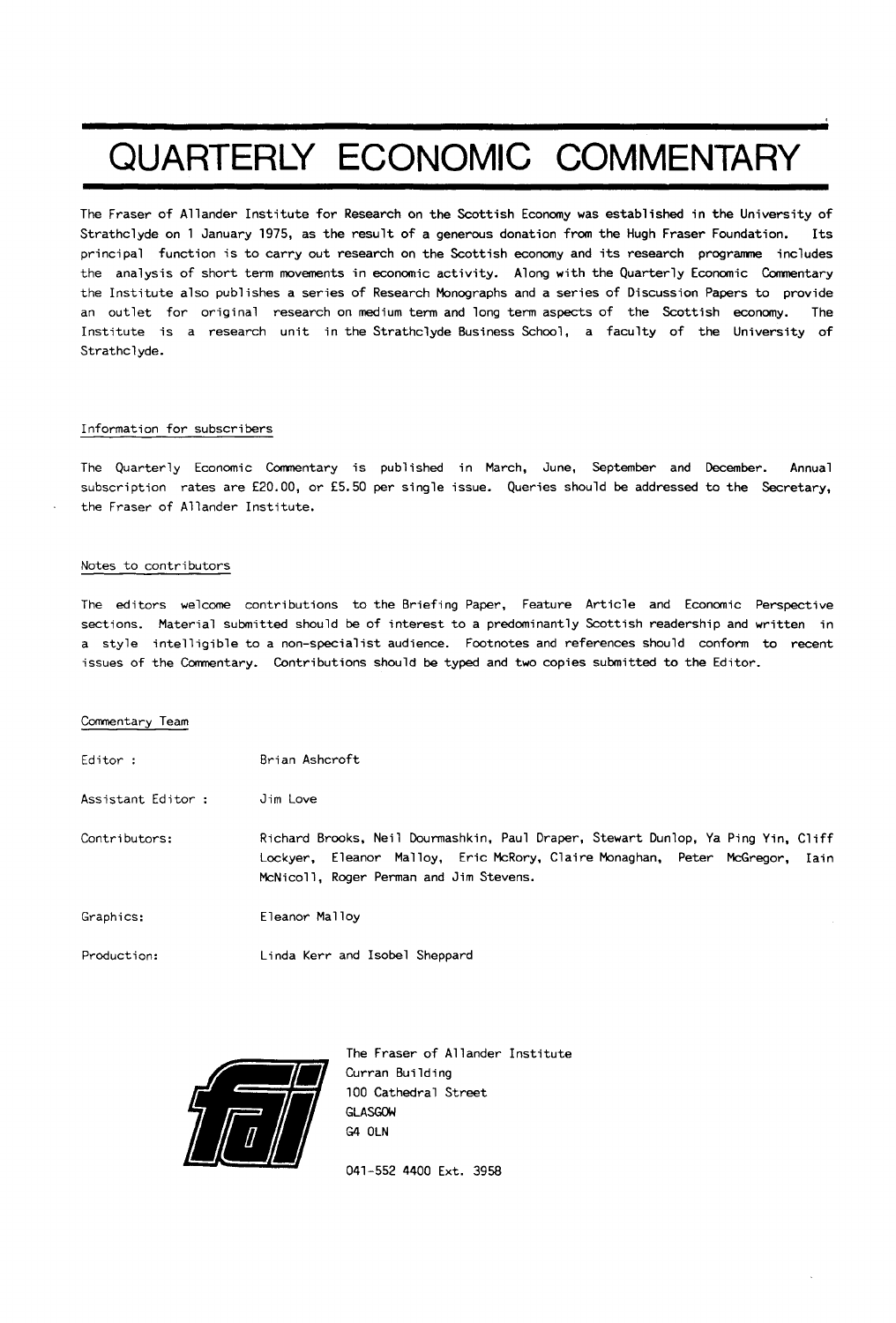# FRASER of ALLANDER INSTITUTE

#### **\*\*\*\*\* \* COMMENTARY \*\*\*\*\* \***

| THE BRITISH FOONOMY |  |
|---------------------|--|
|                     |  |

## 

#### SCOTTISH ECONOMY

#### \* \* \* \* \* \* **VIEWS \* \* \* \* \* \***

#### **BRIEFING PAPER**

|  |  |                             |  | Smart technology and smart people: Human resource development |  |  |
|--|--|-----------------------------|--|---------------------------------------------------------------|--|--|
|  |  | in the electronics industry |  |                                                               |  |  |
|  |  |                             |  |                                                               |  |  |

#### ECONOMIC PERSPECTIVES

|  | 1. The devolution debate: is there an economic case? |  |
|--|------------------------------------------------------|--|
|  |                                                      |  |

2. Independence: The option for growth - a review by Paul Draper 66

Opinions expressed in signed contributions are those of the authors and not necessarily those of the Fraser Institute

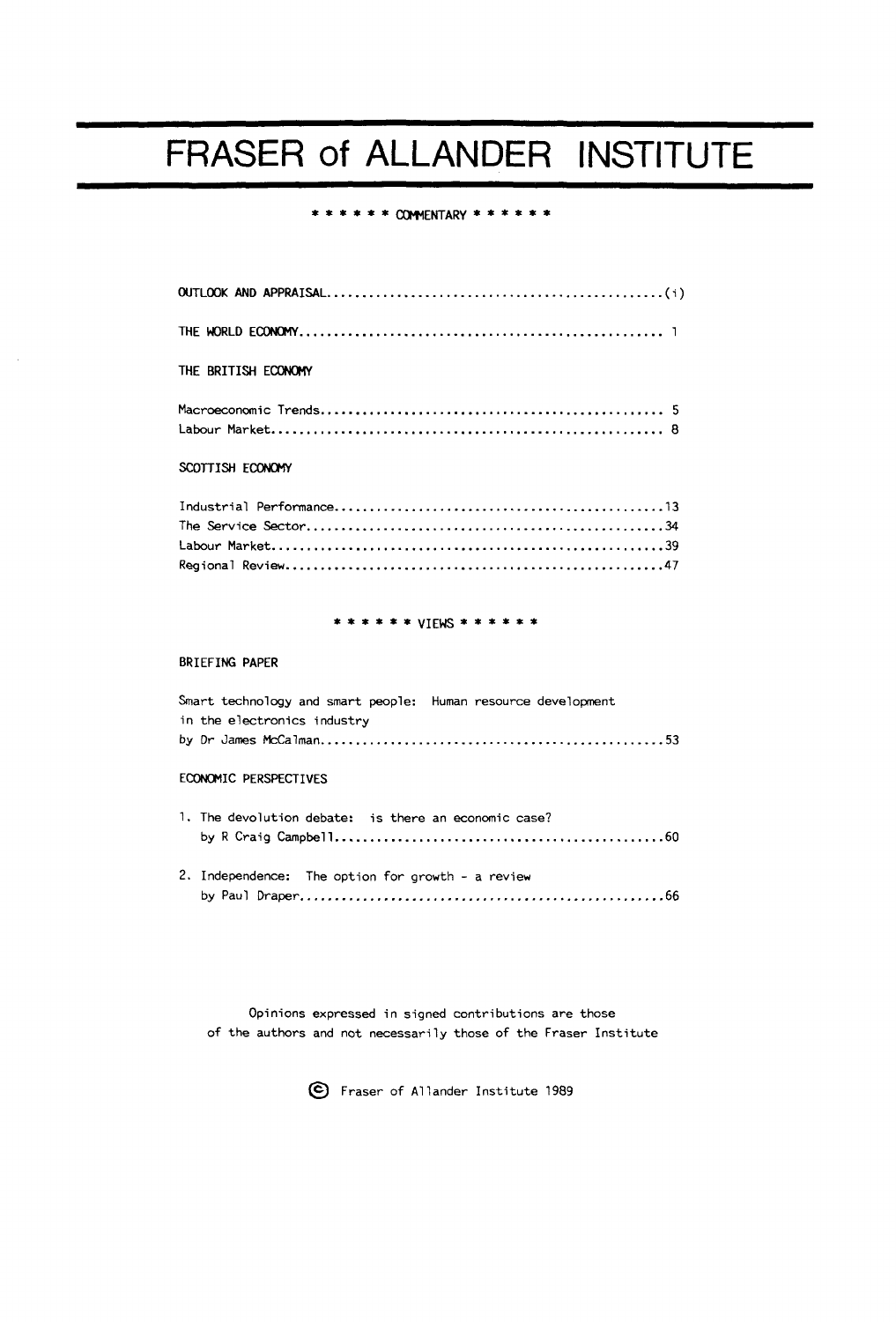## **Outlook and Appraisal**

**1** ecent production data suggest that the Scottish economy grew at a similar rate to the UK in 1988. However, in the fourth quarter of last year Scottish production fell while UK production rose. Revised employment data reveal that employment growth during 1987 and 1988 was much more buoyant than previously estimated. Jobs growth in the Scottish economy now more clearly reflects the estimated changes in output and unemployment. The evidence from the latest business surveys is consistent with the expectation that growth in the Scottish economy - as in the British economy will slow during 1989. Retail sales, wholesaling and construction activity still remain fairly buoyant and perhaps more so than in the UK. But the short-term outlook for manufacturing appears less sanguine, which, when coupled with the recent rise in interest rates and increased inflationary pressure, reduces the prospect of a 'soft landing' in both Scotland and the rest of the UK.

## **The Index of Production and Construction**

Production figures for the fourth quarter of 1988 were published by the Scottish Office in late May. These show that in 1988 production and construction rose by 5.9% in Scotland compared with 4.2% in the UK. Broadly similar rates, of 6% and 6.3% respectively, are produced when the petroleum and natural gas sector is removed from the index. The evidence to date, on non-service sector growth at least, is that the growth of the Scottish and UK economies during 1988 was in line with our earlier predictions. However, the broadly similar performance of the Scottish economy resulted from a faster rate of growth

during the first and third quarters and a slower rate in the second and final three months of the year. In both the second and third quarters production and construction activity actually fell in Scotland while in the UK a positive growth rate was experienced in all quarters. So, in the final quarter of 1988 production and construction fell by around 3.5% in Scotland but rose in the UK by 0.3%, or 0.7% when petroleum and natural gas is excluded.

A closer inspection of the recent production data suggests that the fourth quarter fall in Scottish activity was due largely to production cut-backs in only a few sectors: construction in particular (an 8.7% fall), but also in engineering and allied (5%), in drink and tobacco (3%) and in food industries (2%). We cannot therefore conclude from these data that the Scottish economy began to turn down sooner and more rapidly than the UK as a whole. The smaller scale of the Scottish economy makes it more vulnerable to given random shocks and so industrial activity tends to fluctuate more here than in the UK. Data are required for several quarters before we can be sure of a trend. Moreover, the data are also subject to often quite marked revisions as new information becomes available. For both these reasons, the quarterly production and construction data should be viewed with caution.

### **Employment**

The same critical comment can be made about employment data. In recent **Commentaries** we have drawn attention to the apparent discrepancy between indicators which show rising GDP and falling unemployment on the one hand, and largely static employment on the other. Employment is measured by a full census every three years, the last published being for 1984. Sample surveys of firms are used to revise the data in the intercensal years. In addition, surveys of households as opposed to firms are also undertaken which provide valuable information on labour supply, self employment and, to a lesser degree, the number of jobs. The publication of the Spring 1988 Labour Force Survey (LFS) of households in April revealed significant under-recording in the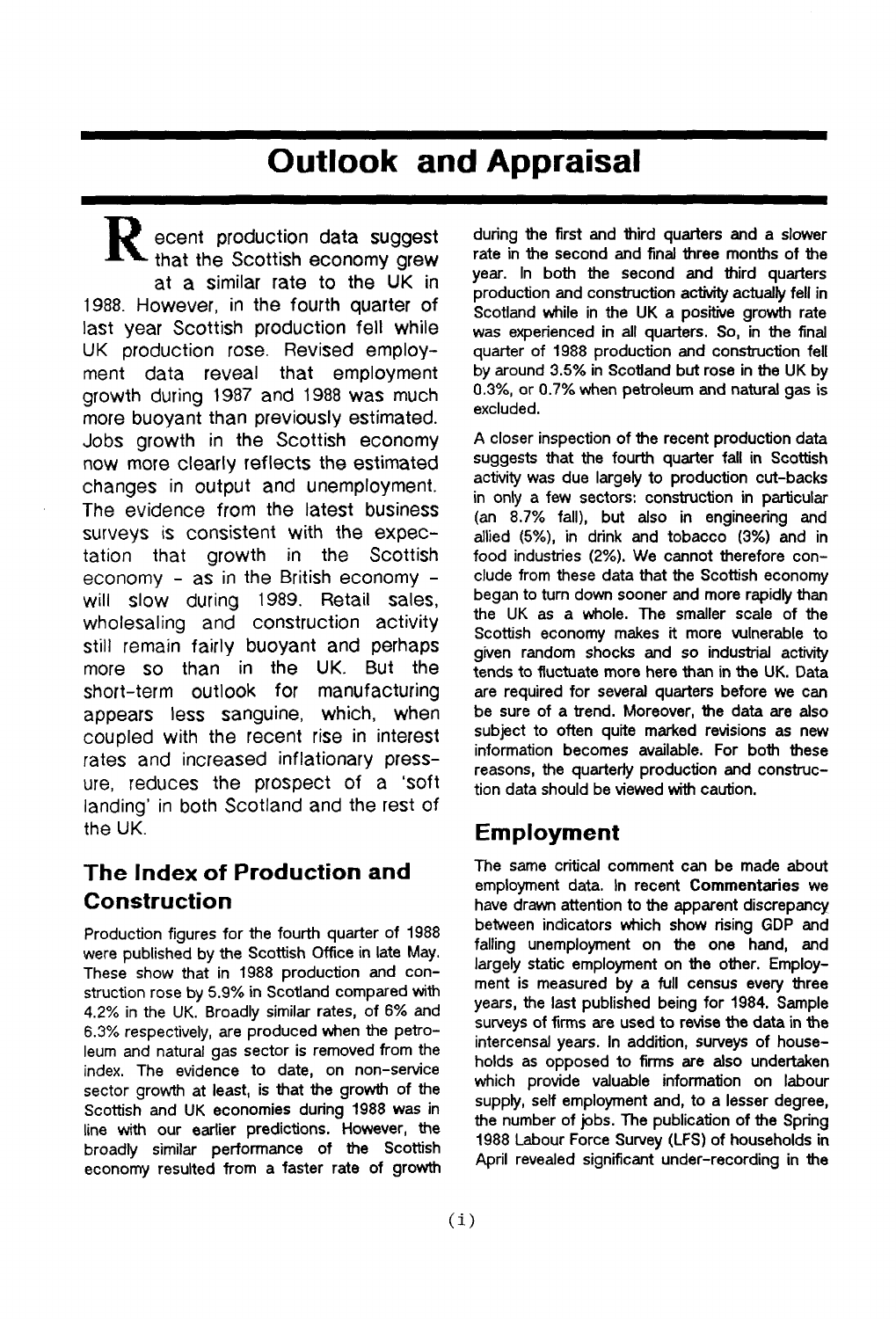previous estimates of individuals in employment. As a result, the government's estimate of jobs in the UK, including Scotland, has been revised upwards significantly (see **Labour Market** section).

Scottish employment in September 1988 is now estimated to be 47,000, or 2.5%, higher than previously. Estimates of the recent change in Scottish employment are now more closely in line with the fall in unemployment in Scotland and employment change in the UK. Unemployment fell by 37,000 between September 1987 and 1988, yet the number of employees in employment was previously estimated to have risen by only 5,000 over the same period. Following the LFS revisions, employees in employment are now estimated to have risen by 37,000, during the period, while the self employed and people in workrelated training schemes rose by 20,000 and 7,000, respectively, in the year to June 1988. The workforce in employment in Scotland rose by 65,000 or 3.1% in the 12 months to June 1988, compared with a 3.4% rise in the UK. During the same period employees in employment rose by 2% in Scotland and 3.1% in the UK, while the self employed rose by 10.8% as against a rise of only 4.5% in the UK.

Clearly, job creation in Scotland has recently been much greater than previously estimated. However, two caveats are worth recording. First, the LFS estimates are not the last word on the recent employment change. The LFS, being a survey of households, does not provide the best source of information on the number of jobs in the economy. The triennial Census of Employment, being a full survey of firms, provides a better guide and the 1987 Census will be published before the end of the year. Secondly, even after allowance has been made for the LFS upward revisions, employment is still significantly down over a longer period compared with the UK. Between June 1979 and June 1988 the total of employees in employment was 173,000 lower in Scotland, a fall of 8.2%. This compares with a fall of only 2.6% over the same period in the UK.

## **Prospects**

The evidence from the latest business surveys is consistent with the expectation that growth in the Scottish economy - as in the British economy will slow during 1989 (See **Business Surveys**  section). The April/May **Scottish Chambers' Business Survey (SCBS)** provides indications of this slow-down but identifies a clear distinction between retailing, wholesaling and construction on the one hand, and manufacturing on the other.

The former continue to be surprisingly buoyant with all three sectors registering an increase in optimism over the previous quarter. In construction (see **Construction** section) the evidence is consistent with the view that the recent buoyancy of the housing market in Scotland is continuing to feed strongly into the construction of new houses. The levelling-off of construction activity in England is not yet evident in Scotland. In retailing and wholesaling (see **Distribution** section) the upward revision in optimism would seem to reflect the fact that the trend in the volume of sales broadly matched previous expectations. Moreover, a comparison of the behaviour of UK retail sales volumes and the trend in sales in Scottish retailing, with the latter holding up better than the former in the final three months of last year and the first three months of this, suggests that consumer spending has recently held up better here than in the UK. So all three sectors are continuing to stand up well to the rise in base rates. Nevertheless, it is reasonable to interpret the survey data as indicating that the rate of growth of activity in these sectors will fall back over the next few months since the expected trend in orders and sales, while remaining positive, is generally lower than the actual trend.

In manufacturing, the position appears to be more serious. The recent **SCBS** shows that firms' optimism about their general business situation has suffered a severe reversal. From a net 12% of respondents more optimistic in December, the latest survey reports that a net 13% are now less optimistic than they were three months previously. This is the lowest level of optimism recorded in the survey since July 1986 when business confidence in Scotland was hit by the oil price collapse. It now appears clear that manufacturers optimism about their business situation peaked in April of last year. The March/April **CBI** survey is if anything even less optimistic than the SCBS about the prospects for manufacturing. In the CBI survey the growth of output and export orders are expected to slacken whereas in the